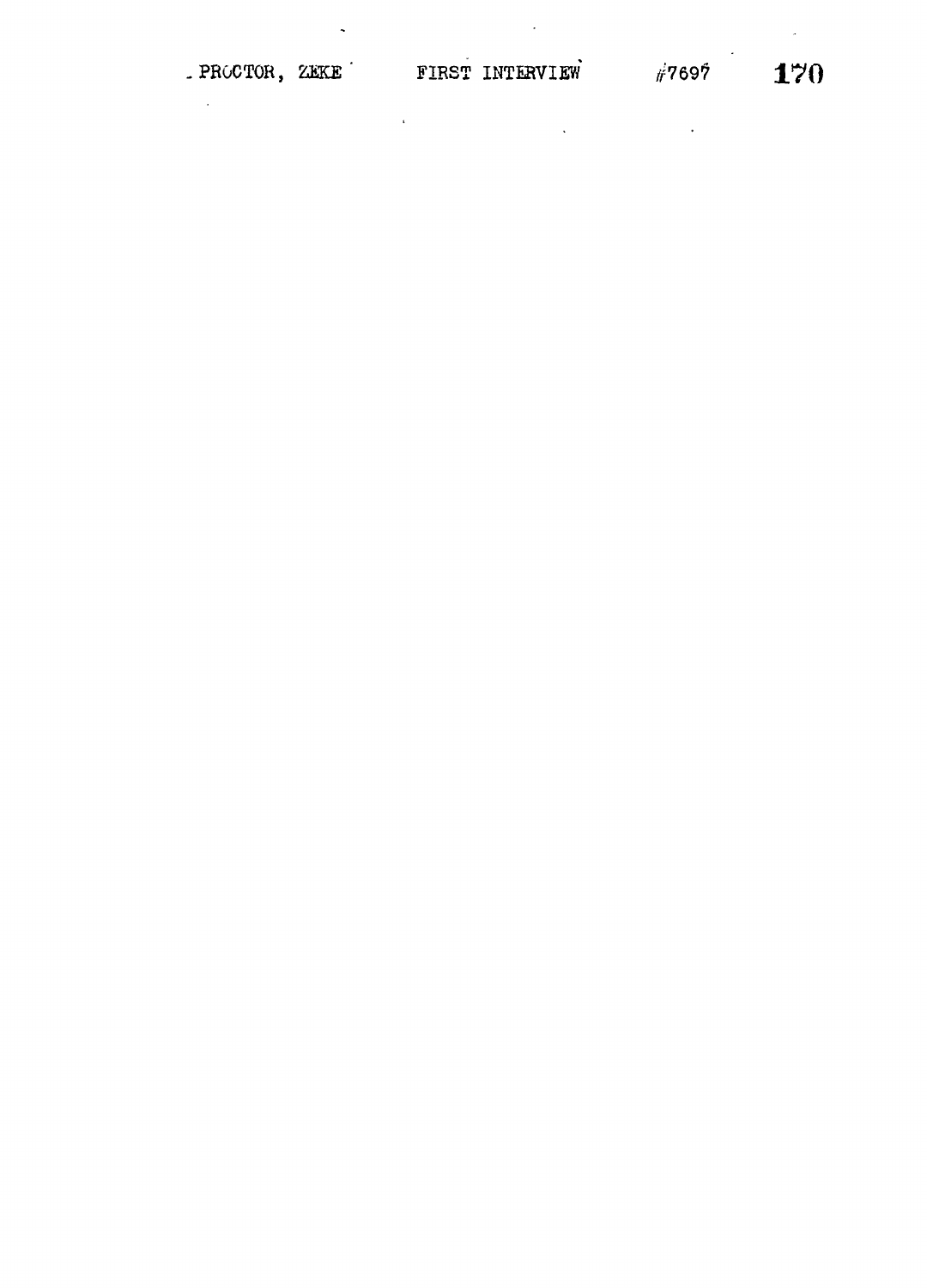## PROCTOR. ZEKE.

## FIRST INTERVIEW.

*171*

**11**

Gus Hummingbird, Interviewer. Sept. 30. , 1937.

> *An.* Interview With Zeke Proctor, THE MAJOR RIDGE MURDER.

The account of the murder of Major Ridge was told to Zeke Proctor by his mother, Eliza (Elizabeth) Jane Proctor.

This murder was committed in Arkansas just about a • mile from Indian Territory. A mob waylaid Major flidge on • the road between Cincinnati and Fort Smith, at a small brook called White Rock. There is a school near the scene by that name.

Major Ridge operated a store near Neosho, Missouri. He was on his way to Fort Smith when he was killed. a snail colored boy with him. He had

The boy told about the killing at Dutchtown which was a Dutch settlement. The people came and took him. They<sup>-</sup> buried Major at Piney Cemetery.

At that time there were only two graves at Piney; one i Mexican and a Cherokee having been buried there, Major was the third person buried there.

Several years later they dug up Major and' hauled the remains away.- No one knows where, he'is now buried.

*m* Zeke Proctor is the grandson o.f Duncan 0'Bryant, the who<br>first missionary to the Cherokees, lived in what was called  $\overline{\phantom{a}}$ first missionary to the Cherokees,  $\mathcal{L}_{\text{max}}$  is the Cherokees,  $\mathcal{L}_{\text{max}}$ 

late r Goingsnake District .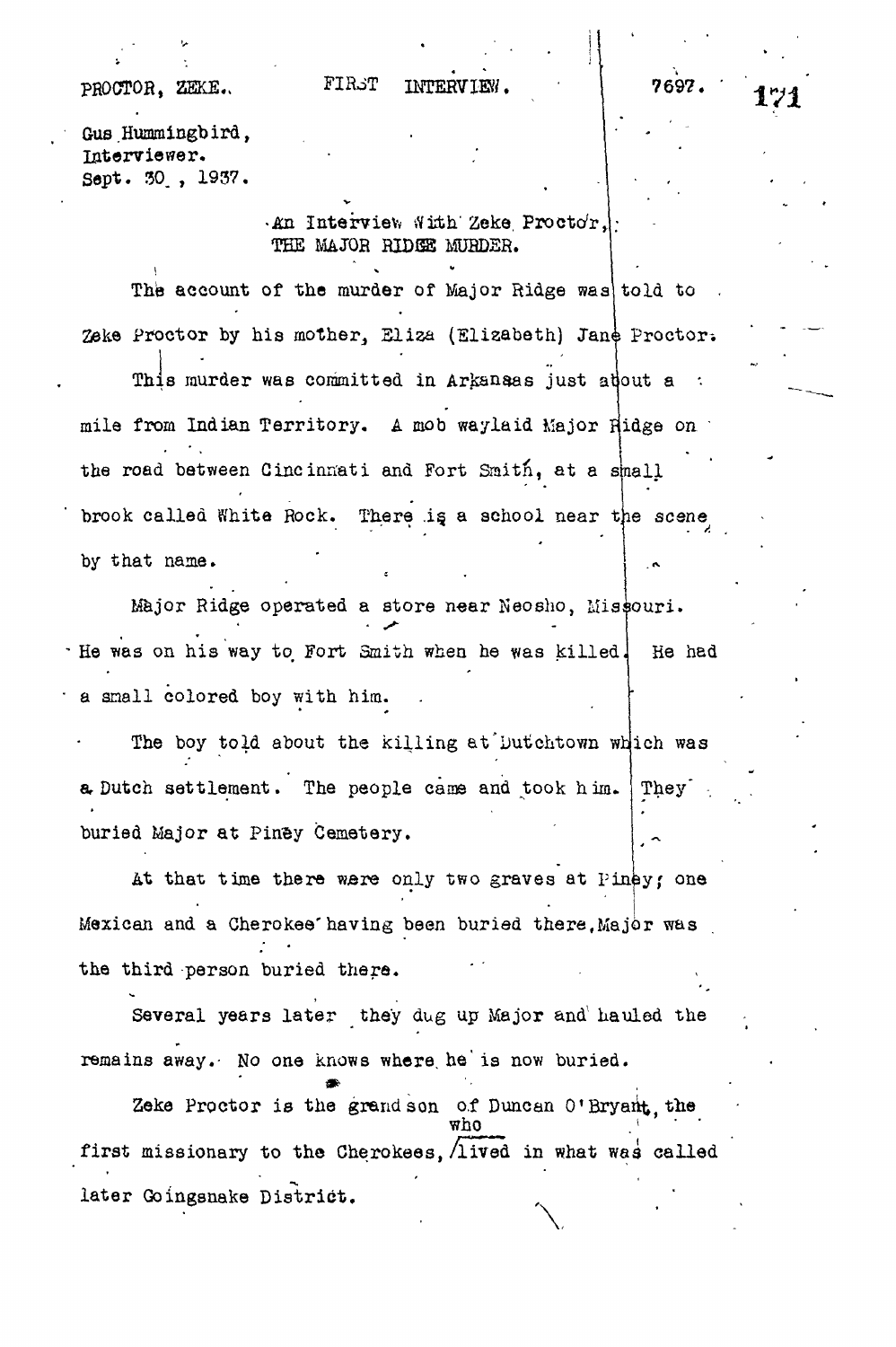**.-2 -**

At the time that Major Ridge was killed the Proctor family lived just across the line in the Indian Territory from Arkansas near the present town of Dutch Mills, Arkansas. At that time this town was called Dutchtown because > . • - . • • \* this was a settlement of Dutch people.

It is true that Proctor was not living at that time, but his mother and all of his aunts were living. This murder was committed about a mile from where they; lived over is Arkansas. \

His folks went to the scene of the murder and helped bury Major Ridge at Finey Cemetery.

Gale Wright was present when ten years later some  $\text{N}$ en posing as government men came to dig up the body of Major Ridge. Then twelve years later Virgil O'Dare, a relative of the family, was present when they, dug up a piece of plank and five shovels, of dirt which was supposed to have been the remains of Major Ridge, and hauled it away.

No one ever knew among the Cherokees where these remains were taken. Some Cherokees of today would like to Amow where they took the remains for burial.

There are some people living today, real descendants of the mob who killed Major Ridge, who know all about this

» • /

172